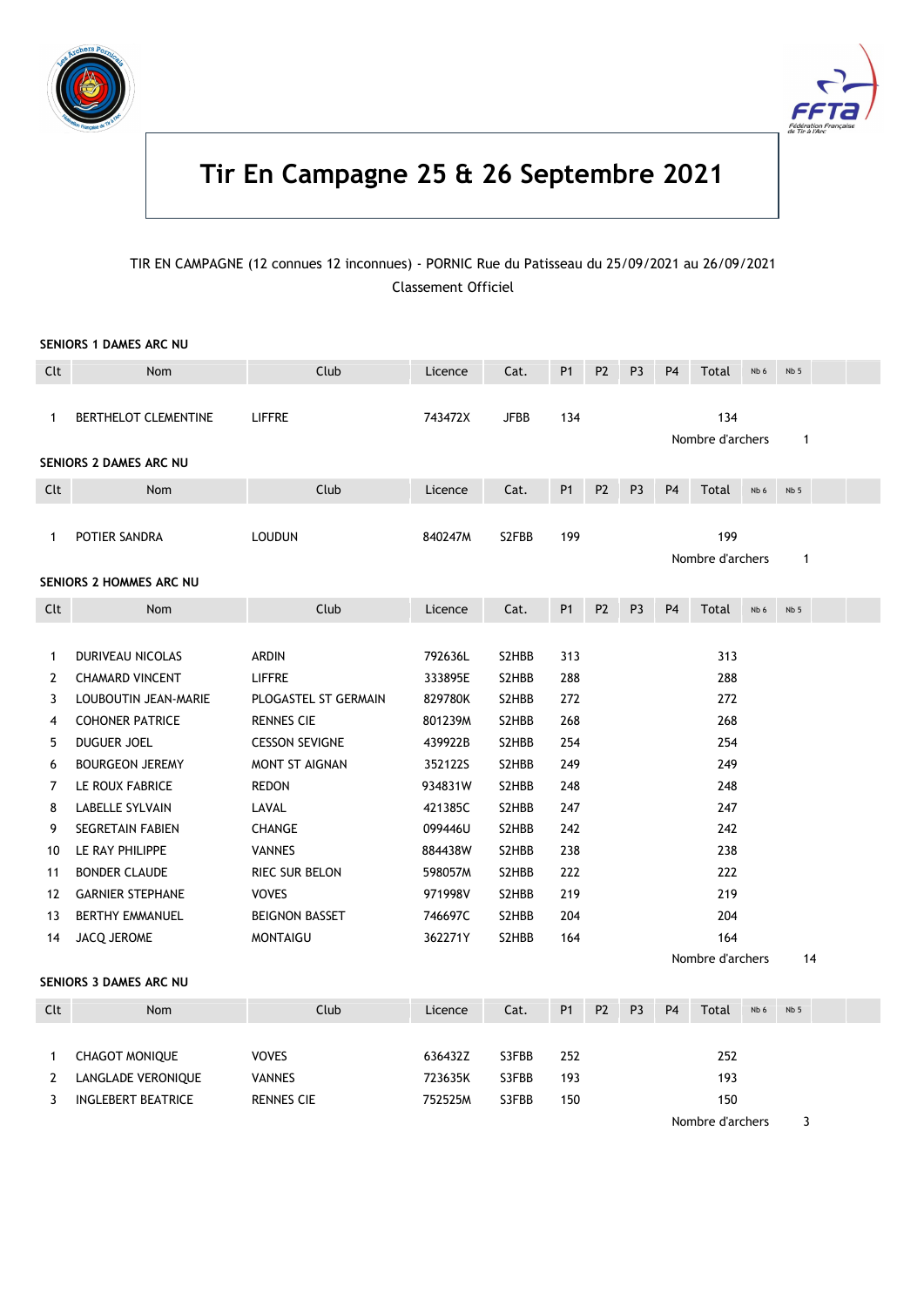SENIORS 3 HOMMES ARC NU

| Clt          | Nom                                 | Club                                | Licence | Cat.               | P <sub>1</sub> | P <sub>2</sub> | P <sub>3</sub> | P <sub>4</sub> | Total                  | Nb 6 | Nb <sub>5</sub> |     |
|--------------|-------------------------------------|-------------------------------------|---------|--------------------|----------------|----------------|----------------|----------------|------------------------|------|-----------------|-----|
|              |                                     |                                     |         |                    |                |                |                |                |                        |      |                 |     |
| 1            | <b>CARRER PATRICK</b>               | <b>RIEC SUR BELON</b>               | 760565B | S3HBB              | 280            |                |                |                | 280                    |      |                 |     |
| $\mathbf{2}$ | <b>BOSMAN JEAN-PHILIPPE</b>         | <b>ST HERBLAIN</b>                  | 440625R | S3HBB              | 276            |                |                |                | 276                    |      |                 |     |
| 3            | <b>BEN AMAR ERIC</b>                | <b>ANGERS</b>                       | 862735F | S3HBB              | 261            |                |                |                | 261                    |      |                 |     |
| 4            | <b>BELLOIR ALAIN</b>                | REZE                                | 008297U | S3HBB              | 246            |                |                |                | 246                    |      |                 |     |
|              | 06/10/2021                          | Imprimé par Result'ARC Version 7.11 |         |                    |                |                |                |                |                        |      |                 | 1/5 |
|              |                                     |                                     |         |                    |                |                |                |                |                        |      |                 |     |
| 5            | <b>TRAVERS ERICK</b>                | LES TOUCHES                         | 629526T | S3HBB              | 238            |                |                |                | 238                    |      |                 |     |
| 6            | FLOQUET MICHEL                      | <b>VALLET</b>                       | 671611M | S3HBB              | 208            |                |                |                | 208                    |      |                 |     |
| 7            | LENCLEN JEAN-MICHEL                 | <b>DONGES</b>                       | 914045C | S3HBB              | 29             |                |                |                | 29<br>Nombre d'archers |      | $\overline{7}$  |     |
|              | <b>JUNIORS HOMMES ARC A POULIES</b> |                                     |         |                    |                |                |                |                |                        |      |                 |     |
| Clt          | Nom                                 | Club                                | Licence | Cat.               | P1             | P <sub>2</sub> | P <sub>3</sub> | P <sub>4</sub> | Total                  | Nb 6 | Nb <sub>5</sub> |     |
|              |                                     |                                     |         |                    |                |                |                |                |                        |      |                 |     |
| 1            | <b>CHAPRON LUCAIN</b>               | <b>BEAUPREAU</b>                    | 936481P | <b>JHCO</b>        | 313            |                |                |                | 313                    |      |                 |     |
|              |                                     |                                     |         |                    |                |                |                |                | Nombre d'archers       |      | $\mathbf{1}$    |     |
|              | SENIORS 1 DAMES ARC A POULIES       |                                     |         |                    |                |                |                |                |                        |      |                 |     |
| Clt          | Nom                                 | Club                                | Licence | Cat.               | P1             | P <sub>2</sub> | P <sub>3</sub> | P <sub>4</sub> | Total                  | Nb 6 | Nb <sub>5</sub> |     |
|              |                                     |                                     |         |                    |                |                |                |                |                        |      |                 |     |
| 1            | <b>CERISIER EMILIE</b>              | <b>CANDE</b>                        | 653032T | S1FCO              | 268            |                |                |                | 268                    |      |                 |     |
|              |                                     |                                     |         |                    |                |                |                |                | Nombre d'archers       |      | $\mathbf{1}$    |     |
|              | SENIORS 1 HOMMES ARC A POULIES      |                                     |         |                    |                |                |                |                |                        |      |                 |     |
| Clt          | Nom                                 | Club                                | Licence | Cat.               | <b>P1</b>      | P <sub>2</sub> | P <sub>3</sub> | P <sub>4</sub> | Total                  | Nb 6 | Nb 5            |     |
|              |                                     |                                     |         |                    |                |                |                |                |                        |      |                 |     |
| 1            | <b>GESNOUIN ARNAUD</b>              | <b>MONT ST AIGNAN</b>               | 650262G | S1HCO              | 383            |                |                |                | 383                    |      |                 |     |
| 2            | <b>BRIANCEAU BENOIT</b>             | <b>ARDIN</b>                        | 797487J | <b>JHCO</b>        | 380            |                |                |                | 380                    |      |                 |     |
| 3            | <b>CADORET VALENTIN</b>             | <b>DONGES</b>                       | 793970L | S1HCO              | 358            |                |                |                | 358                    |      |                 |     |
| 4            | <b>ARNAUD JULIEN</b>                | <b>BASSE GOULAINE</b>               | 847296Z | S <sub>1</sub> HCO | 278            |                |                |                | 278                    |      |                 |     |
|              |                                     |                                     |         |                    |                |                |                |                | Nombre d'archers       |      | 4               |     |
|              | SENIORS 2 DAMES ARC A POULIES       |                                     |         |                    |                |                |                |                |                        |      |                 |     |
| Clt          | Nom                                 | Club                                | Licence | Cat.               | P <sub>1</sub> | P <sub>2</sub> | P <sub>3</sub> | P <sub>4</sub> | Total                  | Nb 6 | Nb <sub>5</sub> |     |
|              |                                     |                                     |         |                    |                |                |                |                |                        |      |                 |     |
| 1            | <b>VILLEMUR NATHALIE</b>            | <b>LOUDUN</b>                       | 939652L | S2FCO              | 325            |                |                |                | 325                    |      |                 |     |
| 2            | SALIOU DOMINIQUE                    | <b>NANTES</b>                       | 094224T | S2FCO              | 323            |                |                |                | 323                    |      |                 |     |
|              |                                     |                                     |         |                    |                |                |                |                | Nombre d'archers       |      | $\overline{2}$  |     |
|              | SENIORS 2 HOMMES ARC A POULIES      |                                     |         |                    |                |                |                |                |                        |      |                 |     |
| Clt          | Nom                                 | Club                                | Licence | Cat.               | P <sub>1</sub> | P <sub>2</sub> | P <sub>3</sub> | P <sub>4</sub> | Total                  | Nb 6 | Nb <sub>5</sub> |     |
|              |                                     |                                     |         |                    |                |                |                |                |                        |      |                 |     |
| 1            | CADORET ROMUALD                     | <b>DONGES</b>                       | 326921Z | S2HCO              | 399            |                |                |                | 399                    |      |                 |     |
| 2            | <b>WELSCH MICHAEL</b>               | <b>EPERNON</b>                      | 754794D | S2HCO              | 393            |                |                |                | 393                    |      |                 |     |
| 3            | <b>BURGAUD FRANK</b>                | <b>ARDIN</b>                        | 824077L | S2HCO              | 373            |                |                |                | 373                    |      |                 |     |
| 4            | HALLEZ FREDERIC                     | <b>LIFFRE</b>                       | 788532A | S2HCO              | 366            |                |                |                | 366                    |      |                 |     |
| 5            | BERNARD JEAN CHRISTIAN              | <b>ORVAULT</b>                      | 269760T | S2HCO              | 364            |                |                |                | 364                    |      |                 |     |
| 6            | <b>CHAUVEL SERGE</b>                | ARZAL                               | 000354K | S2HCO              | 360            |                |                |                | 360                    |      |                 |     |
| 7            | <b>LOIRAT THIERRY</b>               | <b>PORNIC</b>                       | 863592M | S2HCO              | 357            |                |                |                | 357                    |      |                 |     |
|              |                                     |                                     |         |                    |                |                |                |                |                        |      |                 |     |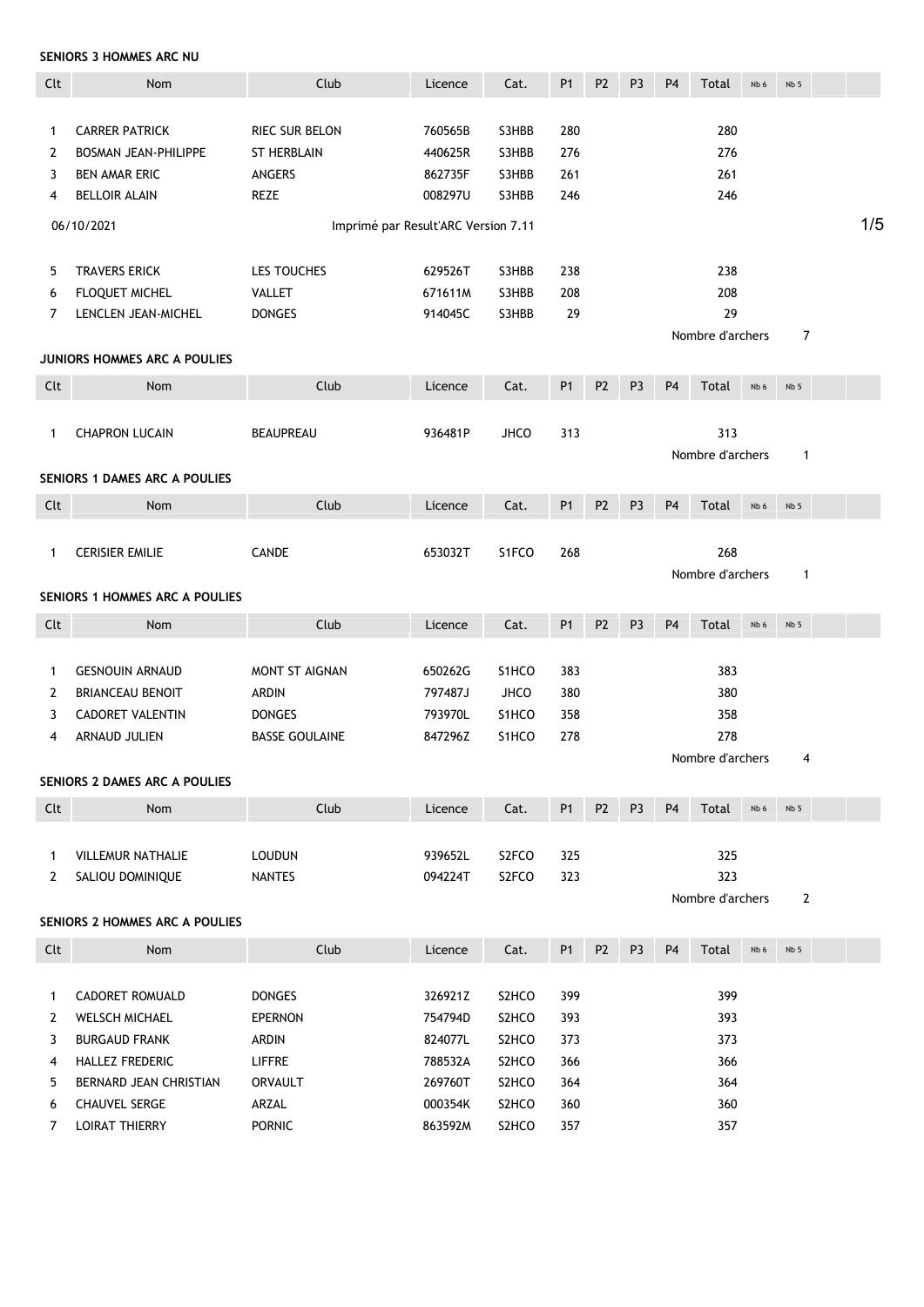| 8            | SALARD LUDOVIC                      | ARDIN                                        | 910759F | S <sub>2</sub> HCO | 353            |                |                |                | 353              |      |                 |     |
|--------------|-------------------------------------|----------------------------------------------|---------|--------------------|----------------|----------------|----------------|----------------|------------------|------|-----------------|-----|
| 9            | FERAND ALEXANDRE                    | <b>BEAUPREAU</b>                             | 791253H | S2HCO              | 343            |                |                |                | 343              | 22   | 22              |     |
| 10           | <b>BONDER MARC</b>                  | RIEC SUR BELON                               | 253114Z | S2HCO              | 343            |                |                |                | 343              | 20   | 26              |     |
| 11           | <b>MICHON JEAN-PAUL</b>             | <b>MAISDON</b>                               | 715262J | S2HCO              | 341            |                |                |                | 341              |      |                 |     |
| 12           | <b>DEGOUILLES DAVID</b>             | <b>LIFFRE</b>                                | 810960D | S2HCO              | 336            |                |                |                | 336              |      |                 |     |
| 13           | <b>BOURREAU OLIVIER</b>             | BEAUPREAU                                    | 224650K | S2HCO              | 332            |                |                |                | 332              |      |                 |     |
| 14           | ROBET CHRISTOPHE                    | <b>CHOLET TAC</b>                            | 351343V | S3HCO              | 330            |                |                |                | 330              |      |                 |     |
| 15           | SELLIER CHRISTOPHE                  | <b>LOUDUN</b>                                | 972105L | S <sub>2</sub> HCO | 323            |                |                |                | 323              |      |                 |     |
| 16           | DI LIEGRO FABRICE                   | <b>VANNES</b>                                | 690549X | S <sub>2</sub> HCO | 320            |                |                |                | 320              |      |                 |     |
|              |                                     |                                              |         |                    |                |                |                |                |                  |      |                 |     |
| 17           | 06/10/2021<br>RONDARD DAVID         | Imprimé par Result'ARC Version 7.11<br>ARDIN | 000434X | S <sub>2</sub> HCO | 317            |                |                |                | 317              |      |                 | 2/5 |
| 18           | <b>DENIS JAMES</b>                  | <b>VERTOU</b>                                | 408272Z | S2HCO              | 288            |                |                |                | 288              |      |                 |     |
| 19           | <b>UCKMAN ALEXIS</b>                | <b>MONTAIGU</b>                              | 040074J | S2HCO              | 286            |                |                |                | 286              |      |                 |     |
|              |                                     |                                              |         |                    |                |                |                |                | Nombre d'archers |      | 19              |     |
|              | SENIORS 3 DAMES ARC A POULIES       |                                              |         |                    |                |                |                |                |                  |      |                 |     |
| Clt          | Nom                                 | Club                                         | Licence | Cat.               | P <sub>1</sub> | P <sub>2</sub> | P <sub>3</sub> | P <sub>4</sub> | Total            | Nb 6 | Nb <sub>5</sub> |     |
|              |                                     |                                              |         |                    |                |                |                |                |                  |      |                 |     |
| $\mathbf{1}$ | DENOUAL - BOIVIN MARYSE             | <b>CESSON SEVIGNE</b>                        | 360874E | S3FCO              | 339            |                |                |                | 339              |      |                 |     |
| 2            | <b>ZMUDZ MURIEL</b>                 | NOGENT LE ROI                                | 303315R | S3FCO              | 330            |                |                |                | 330              |      |                 |     |
| 3            | <b>DUCHESNE YANNICK</b>             | PLEUMELEUC                                   | 360875F | S3FCO              | 322            |                |                |                | 322              |      |                 |     |
| 4            | WISNIEWSKI CAROLE                   | <b>EPERNON</b>                               | 754795E | S3FCO              | 299            |                |                |                | 299              |      |                 |     |
|              |                                     |                                              |         |                    |                |                |                |                | Nombre d'archers |      | 4               |     |
|              | SENIORS 3 HOMMES ARC A POULIES      |                                              |         |                    |                |                |                |                |                  |      |                 |     |
| Clt          | Nom                                 | Club                                         | Licence | Cat.               | P1             | P <sub>2</sub> | P <sub>3</sub> | P <sub>4</sub> | Total            | Nb 6 | Nb <sub>5</sub> |     |
|              |                                     |                                              |         |                    |                |                |                |                |                  |      |                 |     |
| $\mathbf{1}$ | <b>GUILY ROBERT</b>                 | RIEC SUR BELON                               | 379863V | S3HCO              | 365            |                |                |                | 365              |      |                 |     |
| 2            | <b>DOUIS GERARD</b>                 | CONFLANS SAINTE-HONORINE 096422G             |         | S3HCO              | 363            |                |                |                | 363              |      |                 |     |
| 3            | <b>MULET PATRICK</b>                | NOGENT LE ROI                                | 450165K | S3HCO              | 359            |                |                |                | 359              |      |                 |     |
| 4            | <b>COULON DOMINIQUE</b>             | LA TURBALLE                                  | 633558A | S3HCO              | 344            |                |                |                | 344              | 21   | 25              |     |
| 5            | ZMUDZ MICHEL                        | NOGENT LE ROI                                | 363616K | S3HCO              | 344            |                |                |                | 344              | 15   | 29              |     |
|              |                                     |                                              |         |                    |                |                |                |                |                  |      |                 |     |
| 6            | JOUSSELIN NICOL                     | LE LUART                                     | 370192H | S3HCO              | 343            |                |                |                | 343              |      |                 |     |
| 7            | <b>BOIVIN DANIEL</b>                | <b>CESSON SEVIGNE</b>                        | 311143Z | S3HCO              | 341            |                |                |                | 341              |      |                 |     |
| 8            | <b>BOUTREUX MICHEL</b>              | MAZE                                         | 399733T | S3HCO              | 321            |                |                |                | 321              |      |                 |     |
| 9            | <b>GINEAU PATRICK</b>               | <b>PORNIC</b>                                | 833767U | S3HCO              | 314            |                |                |                | 314              |      |                 |     |
| 10           | <b>GAUTHIER-HATET PATRICK</b>       | LE MANS MAINE                                | 332503S | S3HCO              | 311            |                |                |                | 311              |      |                 |     |
| 11           | <b>LECAS GILLES</b>                 | LE MANS MAINE                                | 809577A | S3HCO              | 309            |                |                |                | 309              |      |                 |     |
|              |                                     |                                              |         |                    |                |                |                |                | Nombre d'archers |      | 11              |     |
|              | BENJAMINS HOMMES ARC CLASSIQUE      |                                              |         |                    |                |                |                |                |                  |      |                 |     |
| Clt          | Nom                                 | Club                                         | Licence | Cat.               | P <sub>1</sub> | P <sub>2</sub> | P <sub>3</sub> | P <sub>4</sub> | Total            | Nb 6 | Nb <sub>5</sub> |     |
|              |                                     |                                              |         |                    |                |                |                |                |                  |      |                 |     |
| 1            | RONDARD COME                        | ARDIN                                        | 982804R | <b>BHCL</b>        | 272            |                |                |                | 272              |      |                 |     |
|              |                                     |                                              |         |                    |                |                |                |                | Nombre d'archers |      | $\mathbf{1}$    |     |
|              | <b>CADETTES DAMES ARC CLASSIQUE</b> |                                              |         |                    |                |                |                |                |                  |      |                 |     |
| Clt          | Nom                                 | Club                                         | Licence | Cat.               | <b>P1</b>      | P <sub>2</sub> | P <sub>3</sub> | P <sub>4</sub> | Total            | Nb 6 | Nb <sub>5</sub> |     |
|              |                                     |                                              |         |                    |                |                |                |                |                  |      |                 |     |
|              | ROCHER-LEROUX JENNYFER              | <b>PORNIC</b>                                | 989018V | <b>CFCL</b>        | 185            |                |                |                | 185              |      |                 |     |
| 1<br>2       | SELLIER ISABELLE                    | <b>LOUDUN</b>                                | 939654N | <b>CFCL</b>        | 179            |                |                |                | 179              |      |                 |     |
|              |                                     |                                              |         |                    |                |                |                |                | Nombre d'archers |      | $\overline{2}$  |     |
|              |                                     |                                              |         |                    |                |                |                |                |                  |      |                 |     |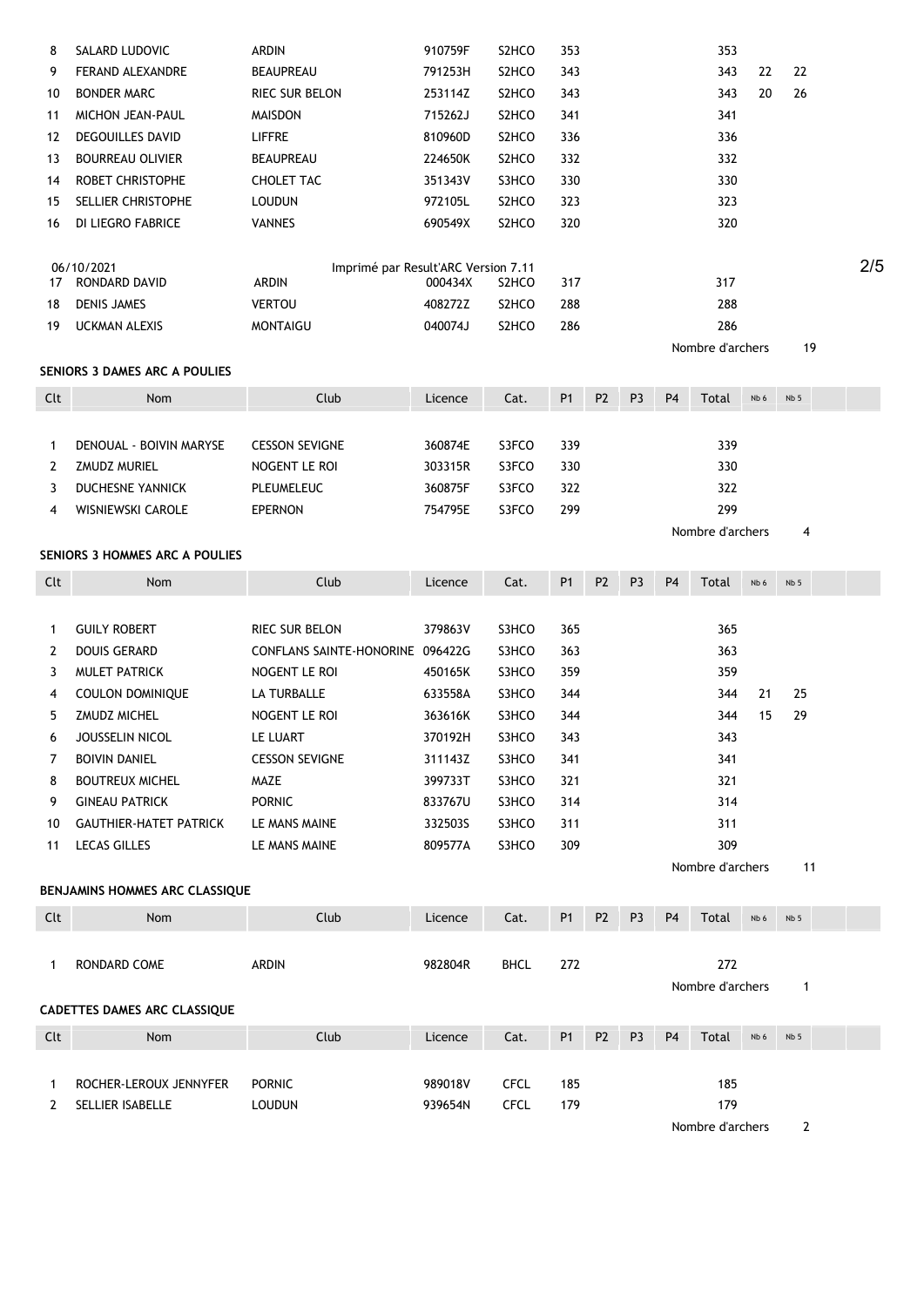| <b>CADETS HOMMES ARC CLASSIQUE</b> |  |  |
|------------------------------------|--|--|
|------------------------------------|--|--|

| Clt    | Nom                                         | Club                                | Licence            | Cat.           | P <sub>1</sub> | P <sub>2</sub> | P <sub>3</sub> | P <sub>4</sub> | Total                   | Nb 6 | Nb <sub>5</sub> |     |
|--------|---------------------------------------------|-------------------------------------|--------------------|----------------|----------------|----------------|----------------|----------------|-------------------------|------|-----------------|-----|
| 1      | <b>BODINIER FLAVIEN</b>                     | CANDE                               | 901421F            | <b>CHCL</b>    | 209            |                |                |                | 209                     |      |                 |     |
|        |                                             |                                     |                    |                |                |                |                |                | Nombre d'archers        |      | $\mathbf{1}$    |     |
|        | JUNIORS DAMES ARC CLASSIQUE                 |                                     |                    |                |                |                |                |                |                         |      |                 |     |
| Clt    | Nom                                         | Club                                | Licence            | Cat.           | P1             | P <sub>2</sub> | P <sub>3</sub> | P <sub>4</sub> | Total                   | Nb 6 | Nb <sub>5</sub> |     |
|        |                                             |                                     |                    |                |                |                |                |                |                         |      |                 |     |
| 1      | <b>GUILLET NINON</b>                        | <b>NANTES</b>                       | 860040B            | <b>JFCL</b>    | 215            |                |                |                | 215                     |      |                 |     |
|        |                                             |                                     |                    |                |                |                |                |                | Nombre d'archers        |      | $\mathbf{1}$    |     |
|        | 06/10/2021                                  | Imprimé par Result'ARC Version 7.11 |                    |                |                |                |                |                |                         |      |                 | 3/5 |
|        |                                             |                                     |                    |                |                |                |                |                |                         |      |                 |     |
|        | JUNIORS HOMMES ARC CLASSIQUE                |                                     |                    |                |                |                |                |                |                         |      |                 |     |
| Clt    | Nom                                         | Club                                | Licence            | Cat.           | P1             | P <sub>2</sub> | P <sub>3</sub> | P <sub>4</sub> | Total                   | Nb 6 | Nb <sub>5</sub> |     |
|        |                                             |                                     |                    |                |                |                |                |                |                         |      |                 |     |
| 1      | <b>UCKMAN THEO</b>                          | <b>MONTAIGU</b>                     | 837006P            | <b>CHCL</b>    | 261            |                |                |                | 261                     |      |                 |     |
| 2      | <b>HAYEMMES ARTHUR</b>                      | <b>PORNIC</b>                       | 916380R            | <b>JHCL</b>    | 182            |                |                |                | 182<br>Nombre d'archers |      | $\overline{2}$  |     |
|        | SENIORS 1 DAMES ARC CLASSIQUE               |                                     |                    |                |                |                |                |                |                         |      |                 |     |
| Clt    | <b>Nom</b>                                  | Club                                | Licence            | Cat.           | P <sub>1</sub> | P <sub>2</sub> | P <sub>3</sub> | P <sub>4</sub> | Total                   | Nb 6 | Nb 5            |     |
|        |                                             |                                     |                    |                |                |                |                |                |                         |      |                 |     |
| 1      | <b>HOGUIN LISE</b>                          | <b>LIFFRE</b>                       | 699083Y            | S1FCL          | 261            |                |                |                | 261                     |      |                 |     |
| 2      | <b>TURPIN LUCIE</b>                         | <b>MONTAIGU</b>                     | 909668V            | S1FCL          | 258            |                |                |                | 258                     |      |                 |     |
| 3      | MULET LUCILE                                | NOGENT LE ROI                       | 455039H            | S1FCL          | 215            |                |                |                | 215                     |      |                 |     |
|        |                                             |                                     |                    |                |                |                |                |                | Nombre d'archers        |      | 3               |     |
|        | SENIORS 1 HOMMES ARC CLASSIQUE              |                                     |                    |                |                |                |                |                |                         |      |                 |     |
| Clt    | Nom                                         | Club                                | Licence            | Cat.           | P1             | P <sub>2</sub> | P <sub>3</sub> | <b>P4</b>      | Total                   | Nb 6 | Nb <sub>5</sub> |     |
|        |                                             |                                     |                    |                |                |                |                |                |                         |      |                 |     |
| 1<br>2 | <b>FRIN ALEXIS</b><br><b>MICHON ANTOINE</b> | <b>LIFFRE</b><br><b>MAISDON</b>     | 400965G<br>687672V | S1HCL<br>S1HCL | 358<br>346     |                |                |                | 358<br>346              |      |                 |     |
| 3      | <b>LAURENT ROMAIN</b>                       | RIEC SUR BELON                      | 770949N            | S1HCL          | 223            |                |                |                | 223                     |      |                 |     |
| 4      | <b>JOSSE MICHAEL</b>                        | CANDE                               | 629779T            | S1HCL          | 207            |                |                |                | 207                     |      |                 |     |
|        |                                             |                                     |                    |                |                |                |                |                | Nombre d'archers        |      | 4               |     |
|        | SENIORS 2 DAMES ARC CLASSIQUE               |                                     |                    |                |                |                |                |                |                         |      |                 |     |
| Clt    | Nom                                         | Club                                | Licence            | Cat.           | P1             | P <sub>2</sub> | P <sub>3</sub> | P <sub>4</sub> | Total                   | Nb 6 | Nb 5            |     |
|        |                                             |                                     |                    |                |                |                |                |                |                         |      |                 |     |
| 1      | <b>BRAUD ROSINE</b>                         | <b>CHARTRES</b>                     | 918982U            | S2FCL          | 222            |                |                |                | 222                     |      |                 |     |
| 2      | MICHON NATHALIE                             | MAISDON                             | 778948H            | S2FCL          | 186            |                |                |                | 186                     |      |                 |     |
| 3      | PIGEAULT MARIE-FRANCE                       | <b>BASSE GOULAINE</b>               | 818447S            | S2FCL          | 157            |                |                |                | 157                     |      |                 |     |
|        | SENIORS 2 HOMMES ARC CLASSIQUE              |                                     |                    |                |                |                |                |                | Nombre d'archers        |      | 3               |     |
|        |                                             |                                     |                    |                |                |                |                |                |                         |      |                 |     |
| Clt    | Nom                                         | Club                                | Licence            | Cat.           | P1             | P <sub>2</sub> | P <sub>3</sub> | P <sub>4</sub> | Total                   | Nb 6 | Nb <sub>5</sub> |     |
| 1      | SICARD AYMERIC                              | VANNES                              | 316826B            | S2HCL          | 304            |                |                |                | 304                     |      |                 |     |
| 2      | LIGER LUDOVIC                               | RIEC SUR BELON                      | 592693G            | S2HCL          | 303            |                |                |                | 303                     |      |                 |     |
| 3      | <b>QUEMENER DAMIEN</b>                      | <b>NANTES</b>                       | 377576J            | S2HCL          | 281            |                |                |                | 281                     |      |                 |     |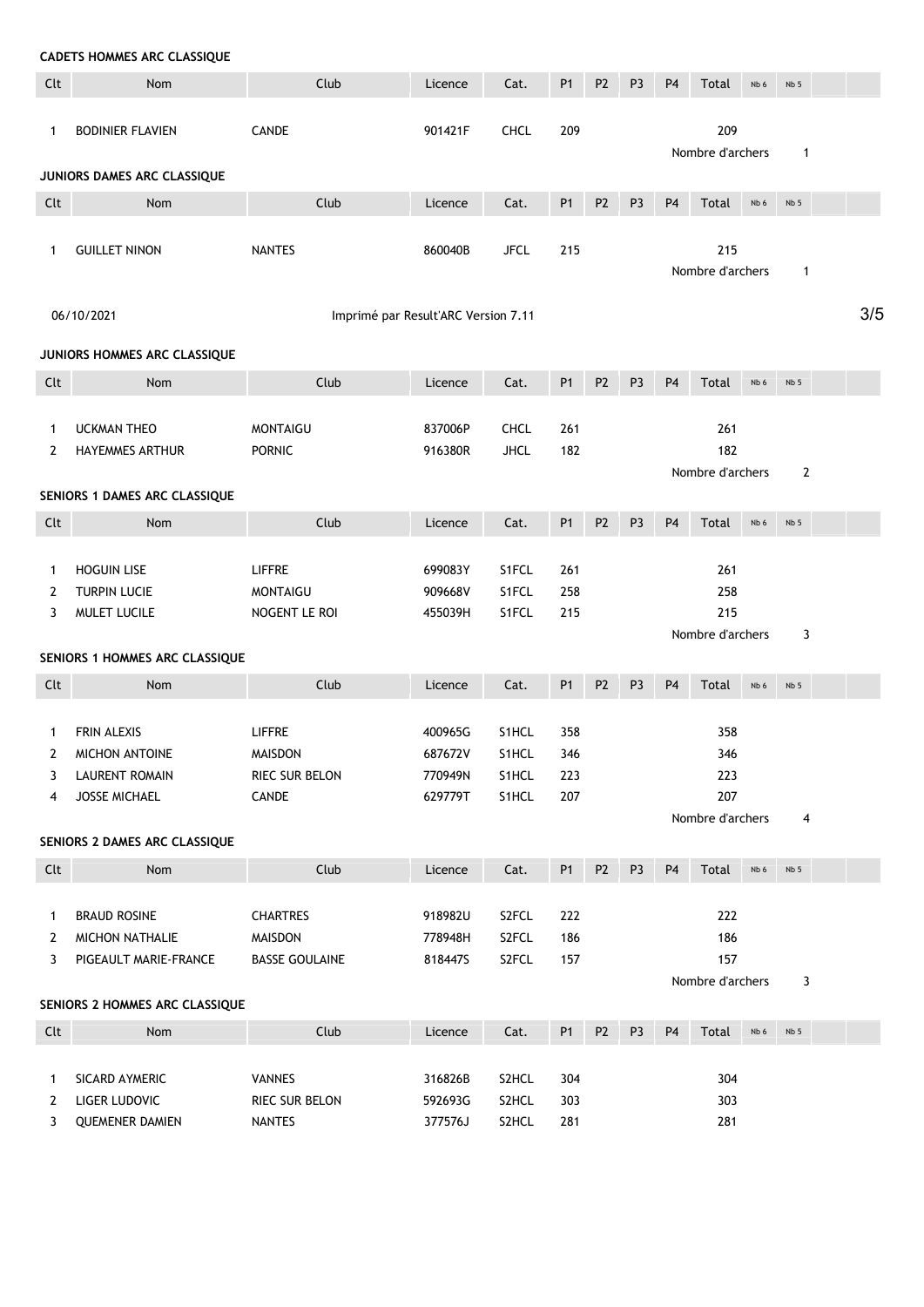| 4   | <b>GUIRIEC GILLES</b>            | RIEC SUR BELON                      | 637083G | S2HCL | 278            |                |                |                | 278              |      |                 |     |
|-----|----------------------------------|-------------------------------------|---------|-------|----------------|----------------|----------------|----------------|------------------|------|-----------------|-----|
| 5   | <b>CALVEZ ERIC</b>               | <b>RENNES CIE</b>                   | 237362C | S2HCL | 276            |                |                |                | 276              |      |                 |     |
| 6   | PASQUIER PHILIPPE                | CANDE                               | 327871G | S2HCL | 255            |                |                |                | 255              |      |                 |     |
| 7   | <b>TUAL SERGE</b>                | ARZAL                               | 907637M | S2HCL | 243            |                |                |                | 243              |      |                 |     |
| 8   | <b>GUIBERT GREGORY</b>           | <b>PONTCHATEAU</b>                  | 631568M | S2HCL | 236            |                |                |                | 236              |      |                 |     |
| 9   | SUFFICE BRUNO                    | <b>VOVES</b>                        | 742237E | S2HCL | 219            |                |                |                | 219              |      |                 |     |
| 10  | SIONNIERE LOIC                   | <b>PORNIC</b>                       | 911784V | S2HCL | 203            |                |                |                | 203              |      |                 |     |
|     |                                  |                                     |         |       |                |                |                |                | Nombre d'archers |      | 10              |     |
|     | SENIORS 3 DAMES ARC CLASSIQUE    |                                     |         |       |                |                |                |                |                  |      |                 |     |
| Clt | Nom                              | Club                                | Licence | Cat.  | P1             | P <sub>2</sub> | P <sub>3</sub> | P <sub>4</sub> | Total            | Nb 6 | Nb <sub>5</sub> |     |
|     |                                  |                                     |         |       |                |                |                |                |                  |      |                 |     |
| 1   | LELEU-GUILHEM NELLY              | SARZEAU                             | 351323Y | S3FCL | 257            |                |                |                | 257              |      |                 |     |
| 2   | <b>CHAMPION ISABELLE</b>         | NOGENT LE ROI                       | 437113Y | S3FCL | 192            |                |                |                | 192              |      |                 |     |
| 3   | ROBIN MARTINE                    | <b>VERTOU</b>                       | 637193B | S3FCL | 163            |                |                |                | 163              |      |                 |     |
|     | 06/10/2021<br>Nombre d'archers 3 | Imprimé par Result'ARC Version 7.11 |         |       |                |                |                |                |                  |      |                 | 4/5 |
|     | SENIORS 3 HOMMES ARC CLASSIQUE   |                                     |         |       |                |                |                |                |                  |      |                 |     |
| Clt | Nom                              | Club                                | Licence | Cat.  | P <sub>1</sub> | P <sub>2</sub> | P <sub>3</sub> | P <sub>4</sub> | Total            | Nb 6 | Nb <sub>5</sub> |     |
|     |                                  |                                     |         |       |                |                |                |                |                  |      |                 |     |
| 1   | <b>BELMONTE MICHEL</b>           | <b>DAUMERAY</b>                     | 407727G | S3HCL | 280            |                |                |                | 280              |      |                 |     |
| 2   | <b>GEFFROY BRUNO</b>             | <b>BASSE GOULAINE</b>               | 406239P | S3HCL | 279            |                |                |                | 279              |      |                 |     |
| 3   | <b>GUILHEM CHRISTIAN</b>         | SARZEAU                             | 222708Z | S3HCL | 262            |                |                |                | 262              |      |                 |     |
| 4   | <b>LAUNAY THIERRY</b>            | <b>DONGES</b>                       | 236416Z | S3HCL | 258            |                |                |                | 258              |      |                 |     |
| 5   | ROSSI ALAIN                      | LES SABLES D'OLONNE                 | 011954U | S3HCL | 255            |                |                |                | 255              |      |                 |     |
| 6   | <b>BAUDRY HUBERT</b>             | NOGENT LE ROI                       | 094768J | S3HCL | 229            |                |                |                | 229              |      |                 |     |
|     |                                  |                                     |         |       |                |                |                |                |                  |      |                 |     |
| 7   | RENAUDINEAU HENRI                | <b>PORNIC</b>                       | 010726J | S3HCL | 228            |                |                |                | 228              |      |                 |     |
| 8   | <b>GIROIRE CHARLES</b>           | <b>PORNIC</b>                       | 894217A | S3HCL | 214            |                |                |                | 214              |      |                 |     |
| 9   | <b>CUREY GERARD</b>              | <b>GROSBREUIL</b>                   | 968146H | S3HCL | 192            |                |                |                | 192              |      |                 |     |
| 10  | LE ROCH ANDRE                    | <b>PORNIC</b>                       | 808388H | S3HCL | 177            |                |                |                | 177              |      |                 |     |
|     | <b>DAMES LONGBOW</b>             |                                     |         |       |                |                |                |                | Nombre d'archers |      | 10              |     |
| Clt | Nom                              | Club                                | Licence | Cat.  | P <sub>1</sub> | P <sub>2</sub> | P <sub>3</sub> | P <sub>4</sub> | Total            | Nb 6 | Nb 5            |     |
|     |                                  |                                     |         |       |                |                |                |                |                  |      |                 |     |
| 1   | <b>GAMICHON DESECOT NOELLE</b>   | <b>VANNES</b>                       | 294227M | S3FAD | 147            |                |                |                | 147              |      |                 |     |
| 2   | LINDREC GROS ISABELLE            | <b>ANTONY</b>                       | 793205E | S3FAD | 136            |                |                |                | 136              |      |                 |     |
| 3   | <b>JOLY LAURENCE</b>             | <b>REDON</b>                        | 923906W | S2FAD | 111            |                |                |                | 111              |      |                 |     |
| 4   | <b>CHARLET ANNE</b>              | <b>VANNES</b>                       | 375827H | S3FAD | 107            |                |                |                | 107              |      |                 |     |
|     |                                  |                                     |         |       |                |                |                |                | Nombre d'archers |      | 4               |     |
|     | <b>HOMMES LONGBOW</b>            |                                     |         |       |                |                |                |                |                  |      |                 |     |
| Clt | Nom                              | Club                                | Licence | Cat.  | P1             | P <sub>2</sub> | P <sub>3</sub> | P <sub>4</sub> | Total            | Nb 6 | Nb <sub>5</sub> |     |
|     |                                  |                                     |         |       |                |                |                |                |                  |      |                 |     |
| 1   | <b>BAGET JEAN PAUL</b>           | <b>REDON</b>                        | 589707L | S3HAD | 260            |                |                |                | 260              |      |                 |     |
|     | PUEL GUILLAUME                   | <b>VANNES</b>                       | 441250V | S1HAD | 229            |                |                |                | 229              |      |                 |     |
| 2   |                                  |                                     |         |       |                |                |                |                |                  |      |                 |     |
| 3   | <b>DESECOT FRANCOIS</b>          | <b>VANNES</b>                       | 253772P | S3HAD | 182            |                |                |                | 182              |      |                 |     |
| 4   | <b>BELLEC MICHEL</b>             | <b>VANNES</b>                       | 723632G | S3HAD | 178            |                |                |                | 178              |      |                 |     |
| 5   | <b>COUPRIE BENOIT</b>            | <b>MONTAIGU</b>                     | 731914J | S2HAD | 172            |                |                |                | 172              |      |                 |     |
| 6   | SOREL YVES                       | <b>VITRE</b>                        | 408520U | S3HAD | 170            |                |                |                | 170              |      |                 |     |
|     |                                  |                                     |         |       |                |                |                |                | Nombre d'archers |      | 6               |     |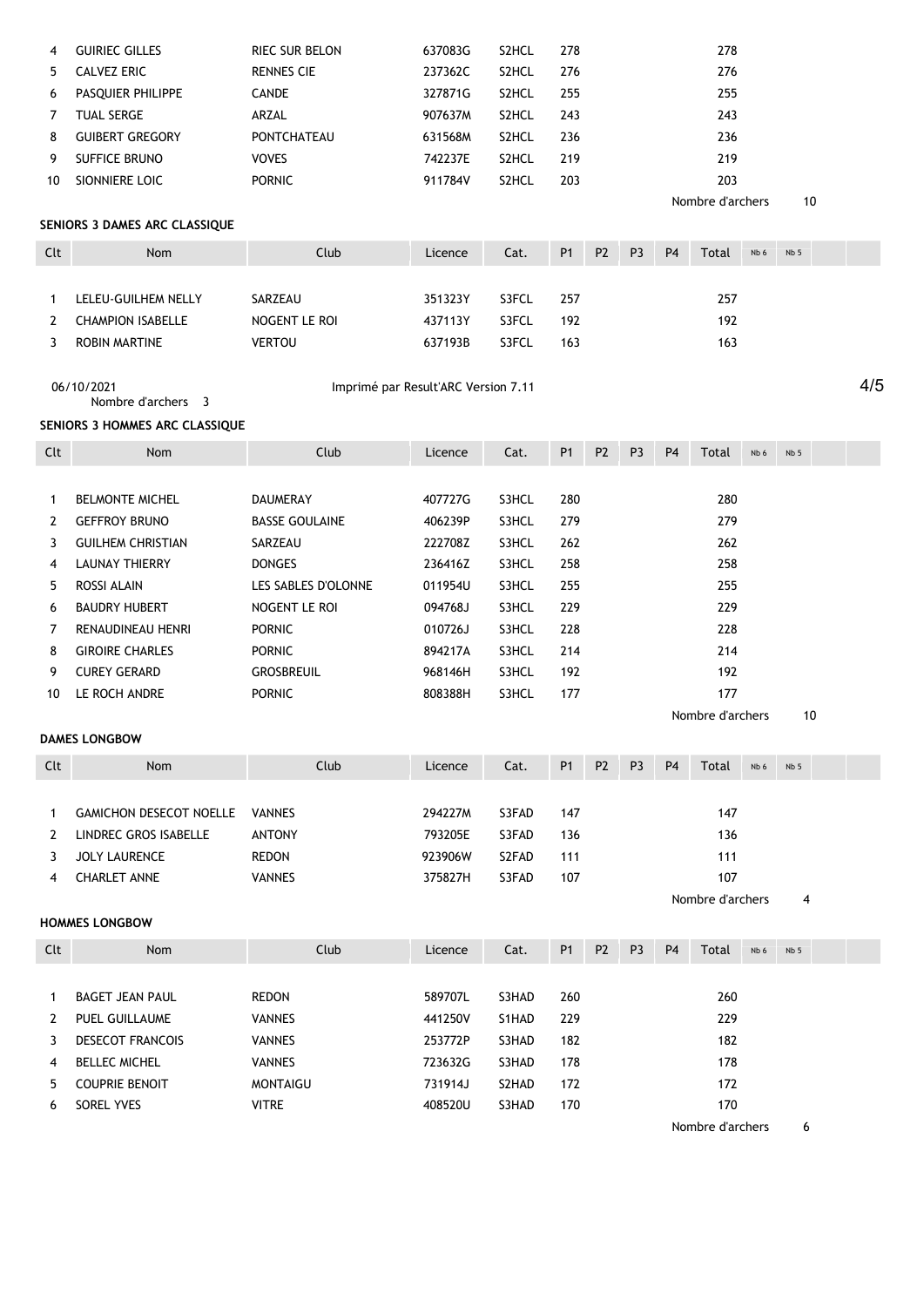## TIR EN CAMPAGNE (12 connues 12 inconnues) - PORNIC Rue du Patisseau du 25/09/2021 au 26/09/2021 Tireurs ayant effectué plusieurs tirs

#### SENIORS 2 DAMES ARC NU

| Clt                   | Nom                                                                                                                       | Club                                                                                  | Licence                                             | Cat.                                      | P <sub>1</sub>                  | P <sub>2</sub> | P <sub>3</sub> | P <sub>4</sub> | Total                           | Nb 6 | Nb <sub>5</sub> |  |
|-----------------------|---------------------------------------------------------------------------------------------------------------------------|---------------------------------------------------------------------------------------|-----------------------------------------------------|-------------------------------------------|---------------------------------|----------------|----------------|----------------|---------------------------------|------|-----------------|--|
| 1                     | POTIER SANDRA                                                                                                             | <b>LOUDUN</b>                                                                         | 840247M                                             | S2FBB                                     | 197                             |                |                |                | 197<br>Nombre d'archers         |      | 1               |  |
|                       | SENIORS 2 HOMMES ARC NU                                                                                                   |                                                                                       |                                                     |                                           |                                 |                |                |                |                                 |      |                 |  |
| Clt                   | Nom                                                                                                                       | Club                                                                                  | Licence                                             | Cat.                                      | P <sub>1</sub>                  | P <sub>2</sub> | P <sub>3</sub> | <b>P4</b>      | Total                           | Nb 6 | Nb <sub>5</sub> |  |
| 1<br>2<br>3<br>4<br>5 | DURIVEAU NICOLAS<br><b>CHAMARD VINCENT</b><br><b>COHONER PATRICE</b><br><b>SEGRETAIN FABIEN</b><br><b>BOURGEON JEREMY</b> | <b>ARDIN</b><br><b>LIFFRE</b><br><b>RENNES CIE</b><br><b>CHANGE</b><br>MONT ST AIGNAN | 792636L<br>333895E<br>801239M<br>099446U<br>352122S | S2HBB<br>S2HBB<br>S2HBB<br>S2HBB<br>S2HBB | 304<br>303<br>283<br>269<br>261 |                |                |                | 304<br>303<br>283<br>269<br>261 |      |                 |  |
| 6                     | <b>GARNIER STEPHANE</b>                                                                                                   | <b>VOVES</b>                                                                          | 971998V                                             | S2HBB                                     | 239                             |                |                |                | 239                             |      |                 |  |
|                       | SENIORS 3 DAMES ARC NU                                                                                                    |                                                                                       |                                                     |                                           |                                 |                |                |                | Nombre d'archers                |      | 6               |  |
| Clt                   | Nom                                                                                                                       | Club                                                                                  | Licence                                             | Cat.                                      | P <sub>1</sub>                  | P <sub>2</sub> | P <sub>3</sub> | P <sub>4</sub> | Total                           | Nb 6 | Nb <sub>5</sub> |  |
| 1<br>2                | <b>CHAGOT MONIQUE</b><br><b>INGLEBERT BEATRICE</b>                                                                        | <b>VOVES</b><br><b>RENNES CIE</b>                                                     | 636432Z<br>752525M                                  | S3FBB<br>S3FBB                            | 249<br>114                      |                |                |                | 249<br>114                      |      | $\overline{2}$  |  |
|                       | SENIORS 3 HOMMES ARC NU                                                                                                   |                                                                                       |                                                     |                                           |                                 |                |                |                | Nombre d'archers                |      |                 |  |
| Clt                   | Nom                                                                                                                       | Club                                                                                  | Licence                                             | Cat.                                      | P <sub>1</sub>                  | P <sub>2</sub> | P <sub>3</sub> | P <sub>4</sub> | Total                           | Nb 6 | Nb <sub>5</sub> |  |
| 1                     | <b>CARRER PATRICK</b>                                                                                                     | RIEC SUR BELON                                                                        | 760565B                                             | S3HBB                                     | 283                             |                |                |                | 283<br>Nombre d'archers         |      | $\mathbf{1}$    |  |
|                       | <b>SENIORS 1 HOMMES ARC A POULIES</b>                                                                                     |                                                                                       |                                                     |                                           |                                 |                |                |                |                                 |      |                 |  |
| Clt                   | Nom                                                                                                                       | Club                                                                                  | Licence                                             | Cat.                                      | P <sub>1</sub>                  | P <sub>2</sub> | P <sub>3</sub> | P <sub>4</sub> | Total                           | Nb 6 | Nb <sub>5</sub> |  |
| $\mathbf{1}$<br>2     | <b>GESNOUIN ARNAUD</b><br><b>BRIANCEAU BENOIT</b>                                                                         | MONT ST AIGNAN<br><b>ARDIN</b>                                                        | 650262G<br>797487J                                  | S <sub>1</sub> HCO<br>JHCO                | 398<br>390                      |                |                |                | 398<br>390<br>Nombre d'archers  |      | 2               |  |
|                       | SENIORS 2 DAMES ARC A POULIES                                                                                             |                                                                                       |                                                     |                                           |                                 |                |                |                |                                 |      |                 |  |
| Clt                   | Nom                                                                                                                       | Club                                                                                  | Licence                                             | Cat.                                      | P <sub>1</sub>                  | P <sub>2</sub> | P <sub>3</sub> | P <sub>4</sub> | Total                           | Nb 6 | Nb <sub>5</sub> |  |
| 1<br>2                | SALIOU DOMINIQUE<br><b>VILLEMUR NATHALIE</b>                                                                              | <b>NANTES</b><br><b>LOUDUN</b>                                                        | 094224T<br>939652L                                  | S2FCO<br>S2FCO                            | 333<br>312                      |                |                |                | 333<br>312                      |      |                 |  |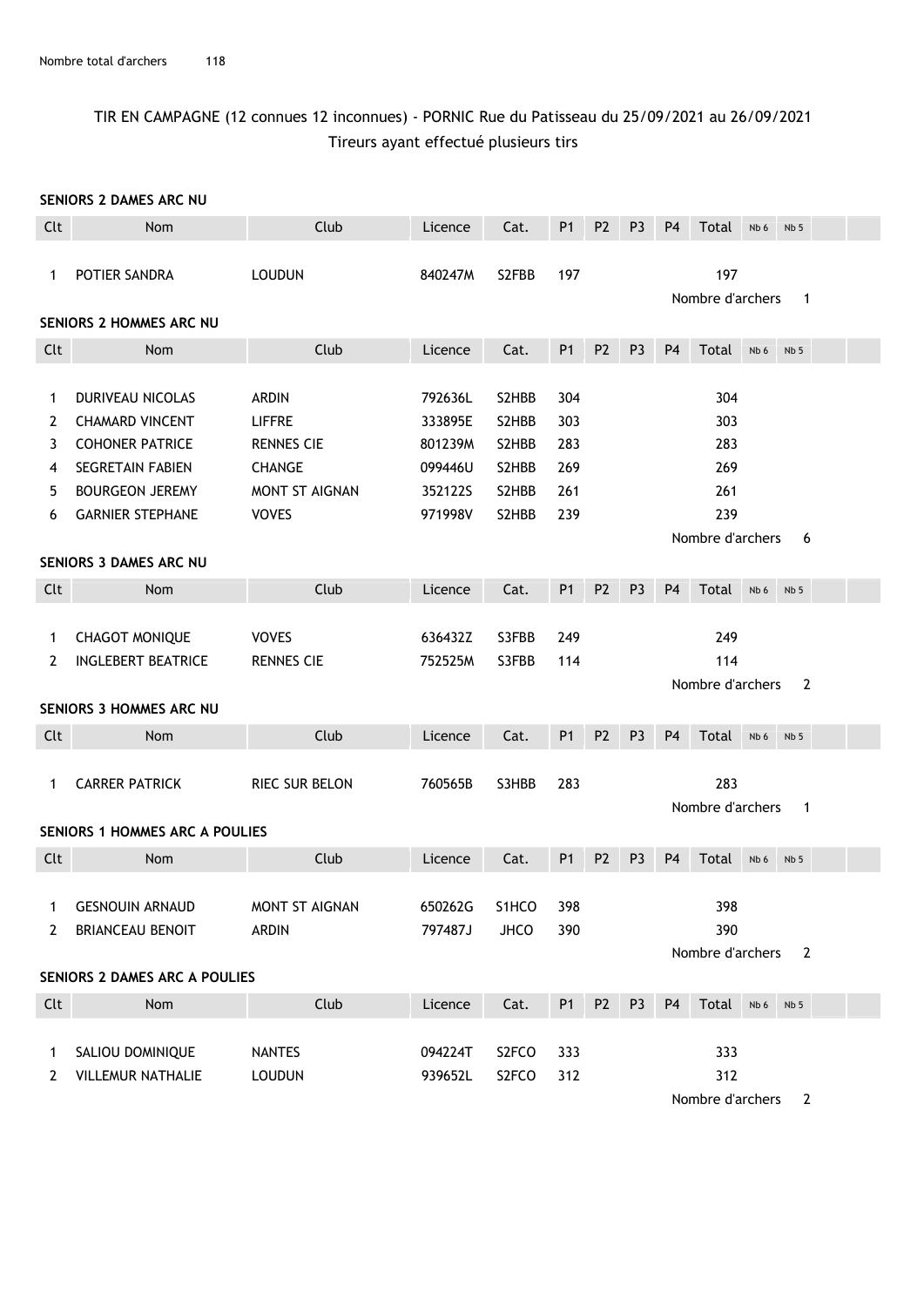#### 06/10/2021 Imprimé par Result'ARC Version 7.11 **1/4**

#### SENIORS 2 HOMMES ARC A POULIES

| Clt          | Nom                                    | Club                                  | Licence | Cat.               | P <sub>1</sub> | P <sub>2</sub> | P <sub>3</sub> | P <sub>4</sub> | Total            | Nb 6 | Nb <sub>5</sub> |  |
|--------------|----------------------------------------|---------------------------------------|---------|--------------------|----------------|----------------|----------------|----------------|------------------|------|-----------------|--|
|              |                                        |                                       |         |                    |                |                |                |                |                  |      |                 |  |
| 1            | CADORET ROMUALD                        | <b>DONGES</b>                         | 326921Z | S <sub>2</sub> HCO | 386            |                |                |                | 386              |      |                 |  |
| $\mathbf{2}$ | <b>WELSCH MICHAEL</b>                  | <b>EPERNON</b>                        | 754794D | S <sub>2</sub> HCO | 383            |                |                |                | 383              |      |                 |  |
| 3            | BERNARD JEAN CHRISTIAN                 | <b>ORVAULT</b>                        | 269760T | S2HCO              | 373            |                |                |                | 373              |      |                 |  |
| 4            | <b>BURGAUD FRANK</b>                   | ARDIN                                 | 824077L | S2HCO              | 372            |                |                |                | 372              |      |                 |  |
| 5            | HALLEZ FREDERIC                        | <b>LIFFRE</b>                         | 788532A | S <sub>2</sub> HCO | 370            |                |                |                | 370              |      |                 |  |
| 6            | SALARD LUDOVIC                         | <b>ARDIN</b>                          | 910759F | S2HCO              | 335            |                |                |                | 335              |      |                 |  |
| 7            | SELLIER CHRISTOPHE                     | <b>LOUDUN</b>                         | 972105L | S2HCO              | 293            |                |                |                | 293              |      |                 |  |
| 8            | <b>DENIS JAMES</b>                     | <b>VERTOU</b>                         | 408272Z | S2HCO              | 282            |                |                |                | 282              |      |                 |  |
|              |                                        |                                       |         |                    |                |                |                |                | Nombre d'archers |      | 8               |  |
|              | <b>SENIORS 3 DAMES ARC A POULIES</b>   |                                       |         |                    |                |                |                |                |                  |      |                 |  |
| Clt          | Nom                                    | Club                                  | Licence | Cat.               | P <sub>1</sub> | P <sub>2</sub> | P <sub>3</sub> | P <sub>4</sub> | Total            | Nb 6 | Nb <sub>5</sub> |  |
|              |                                        |                                       |         |                    |                |                |                |                |                  |      |                 |  |
| 1            | DENOUAL - BOIVIN MARYSE CESSON SEVIGNE |                                       | 360874E | S3FCO              | 351            |                |                |                | 351              |      |                 |  |
| 2            | <b>DUCHESNE YANNICK</b>                | <b>PLEUMELEUC</b>                     | 360875F | S3FCO              | 332            |                |                |                | 332              |      |                 |  |
| 3            | <b>ZMUDZ MURIEL</b>                    | NOGENT LE ROI                         | 303315R | S3FCO              | 309            |                |                |                | 309              |      |                 |  |
| 4            | WISNIEWSKI CAROLE                      | <b>EPERNON</b>                        | 754795E | S3FCO              | 285            |                |                |                | 285              |      |                 |  |
|              |                                        |                                       |         |                    |                |                |                |                | Nombre d'archers |      | 4               |  |
|              | <b>SENIORS 3 HOMMES ARC A POULIES</b>  |                                       |         |                    |                |                |                |                |                  |      |                 |  |
| Clt          | Nom                                    | Club                                  | Licence | Cat.               | P <sub>1</sub> | P <sub>2</sub> | P <sub>3</sub> | P <sub>4</sub> | Total            | Nb 6 | Nb <sub>5</sub> |  |
|              |                                        |                                       |         |                    |                |                |                |                |                  |      |                 |  |
| 1            | <b>DOUIS GERARD</b>                    | CONFLANS SAINTE-HONORINE096422G S3HCO |         |                    | 370            |                |                |                | 370              |      |                 |  |
| 2            | <b>GUILY ROBERT</b>                    | RIEC SUR BELON                        | 379863V | S3HCO              | 360            |                |                |                | 360              |      |                 |  |
| 3            | <b>MULET PATRICK</b>                   | NOGENT LE ROI                         | 450165K | S3HCO              | 359            |                |                |                | 359              |      |                 |  |
| 4            | <b>BOIVIN DANIEL</b>                   | <b>CESSON SEVIGNE</b>                 | 311143Z | S3HCO              | 354            |                |                |                | 354              |      |                 |  |
| 5            | ZMUDZ MICHEL                           | NOGENT LE ROI                         | 363616K | S3HCO              | 342            |                |                |                | 342              |      |                 |  |
| 6            | <b>BOUTREUX MICHEL</b>                 | MAZE                                  | 399733T | S3HCO              | 316            |                |                |                | 316              |      |                 |  |
| 7            | <b>COULON DOMINIQUE</b>                | LA TURBALLE                           | 633558A | S3HCO              | 316            |                |                |                | 316              |      |                 |  |
| 8            | <b>LECAS GILLES</b>                    | LE MANS MAINE                         | 809577A | S3HCO              | 307            |                |                |                | 307              |      |                 |  |
|              |                                        |                                       |         |                    |                |                |                |                | Nombre d'archers |      | 8               |  |
|              | CADETTES DAMES ARC CLASSIQUE           |                                       |         |                    |                |                |                |                |                  |      |                 |  |
| Clt          | Nom                                    | Club                                  | Licence | Cat.               | P <sub>1</sub> | P <sub>2</sub> | P <sub>3</sub> | P <sub>4</sub> | Total            | Nb 6 | Nb <sub>5</sub> |  |
|              |                                        |                                       |         |                    |                |                |                |                |                  |      |                 |  |
| 1            | ROCHER-LEROUX JENNYFER PORNIC          |                                       | 989018V | <b>CFCL</b>        | 189            |                |                |                | 189              |      |                 |  |
| 2            | SELLIER ISABELLE                       | <b>LOUDUN</b>                         | 939654N | <b>CFCL</b>        | 177            |                |                |                | 177              |      |                 |  |
|              |                                        |                                       |         |                    |                |                |                |                | Nombre d'archers |      | $\overline{2}$  |  |
|              | JUNIORS HOMMES ARC CLASSIQUE           |                                       |         |                    |                |                |                |                |                  |      |                 |  |
| Clt          | Nom                                    | Club                                  | Licence | Cat.               | P <sub>1</sub> | P <sub>2</sub> | P <sub>3</sub> | P <sub>4</sub> | Total            | Nb 6 | Nb <sub>5</sub> |  |
|              |                                        |                                       |         |                    |                |                |                |                |                  |      |                 |  |
| $\mathbf{1}$ | <b>UCKMAN THEO</b>                     | <b>MONTAIGU</b>                       | 837006P | CHCL               | 256            |                |                |                | 256              |      |                 |  |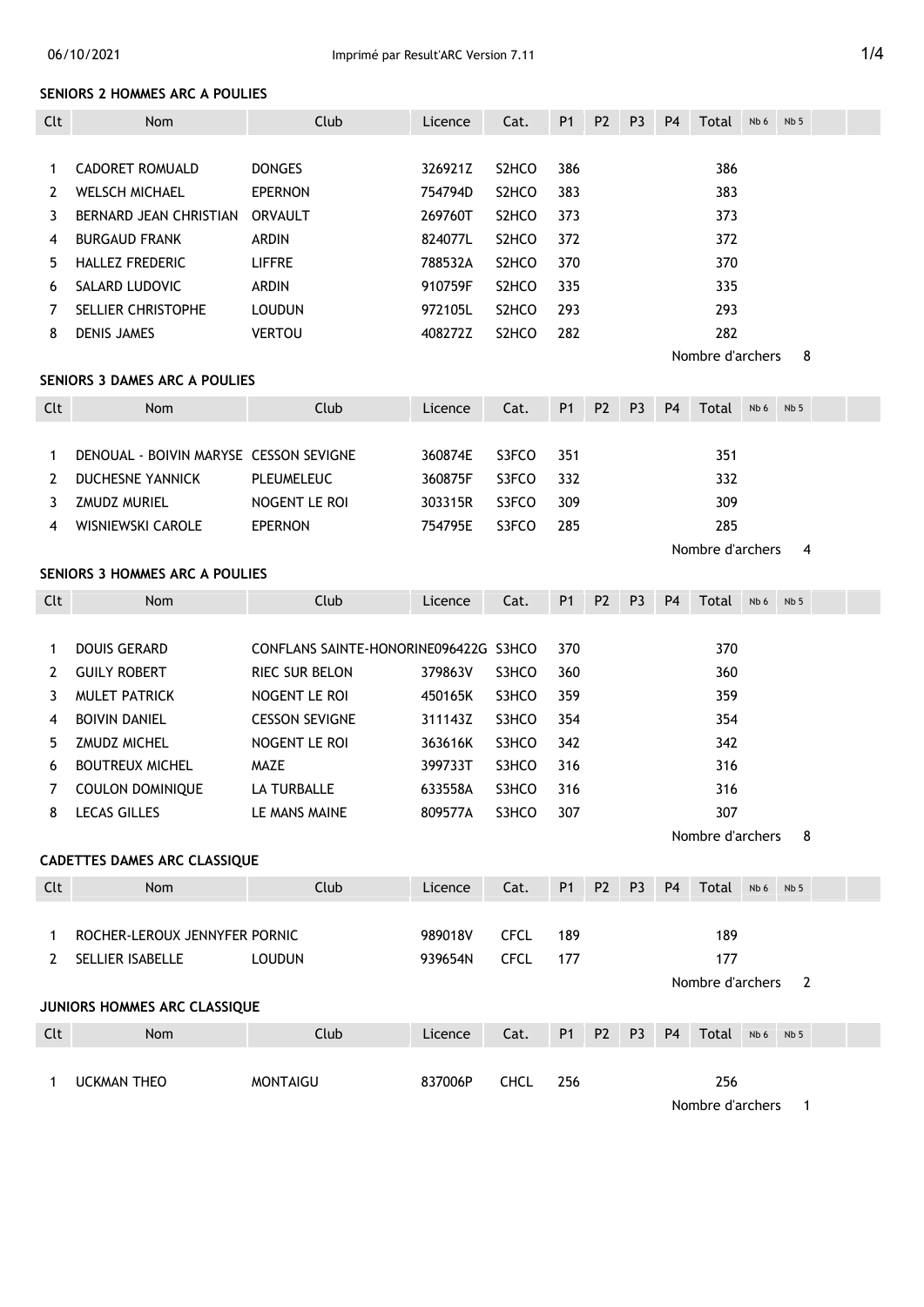#### SENIORS 1 DAMES ARC CLASSIQUE

| Clt | Nom                            | Club                | Licence | Cat.  | P <sub>1</sub> | P <sub>2</sub> | P <sub>3</sub> | P <sub>4</sub> | Total            | Nb 6 | Nb <sub>5</sub> |   |  |
|-----|--------------------------------|---------------------|---------|-------|----------------|----------------|----------------|----------------|------------------|------|-----------------|---|--|
|     |                                |                     |         |       |                |                |                |                |                  |      |                 |   |  |
| 1   | <b>HOGUIN LISE</b>             | <b>LIFFRE</b>       | 699083Y | S1FCL | 263            |                |                |                | 263              |      |                 |   |  |
| 2   | <b>TURPIN LUCIE</b>            | <b>MONTAIGU</b>     | 909668V | S1FCL | 250            |                |                |                | 250              |      |                 |   |  |
| 3   | MULET LUCILE                   | NOGENT LE ROI       | 455039H | S1FCL | 233            |                |                |                | 233              |      |                 |   |  |
|     |                                |                     |         |       |                |                |                |                | Nombre d'archers |      |                 | 3 |  |
|     | SENIORS 1 HOMMES ARC CLASSIQUE |                     |         |       |                |                |                |                |                  |      |                 |   |  |
| Clt | Nom                            | Club                | Licence | Cat.  | P1             | P <sub>2</sub> | P <sub>3</sub> | P <sub>4</sub> | Total            | Nb 6 | Nb <sub>5</sub> |   |  |
|     |                                |                     |         |       |                |                |                |                |                  |      |                 |   |  |
| 1   | FRIN ALEXIS                    | <b>LIFFRE</b>       | 400965G | S1HCL | 331            |                |                |                | 331              |      |                 |   |  |
|     |                                |                     |         |       |                |                |                |                | Nombre d'archers |      |                 | 1 |  |
|     | SENIORS 2 DAMES ARC CLASSIQUE  |                     |         |       |                |                |                |                |                  |      |                 |   |  |
| Clt | Nom                            | Club                | Licence | Cat.  | P1             | P <sub>2</sub> | P <sub>3</sub> | P <sub>4</sub> | Total            | Nb 6 | Nb <sub>5</sub> |   |  |
|     |                                |                     |         |       |                |                |                |                |                  |      |                 |   |  |
| 1   | <b>BRAUD ROSINE</b>            | <b>CHARTRES</b>     | 918982U | S2FCL | 256            |                |                |                | 256              |      |                 |   |  |
|     |                                |                     |         |       |                |                |                |                | Nombre d'archers |      |                 | 1 |  |
|     | SENIORS 2 HOMMES ARC CLASSIQUE |                     |         |       |                |                |                |                |                  |      |                 |   |  |
| Clt | Nom                            | Club                | Licence | Cat.  | P1             | P <sub>2</sub> | P <sub>3</sub> | P <sub>4</sub> | Total            | Nb 6 | Nb <sub>5</sub> |   |  |
|     |                                |                     |         |       |                |                |                |                |                  |      |                 |   |  |
| 1   | <b>CALVEZ ERIC</b>             | <b>RENNES CIE</b>   | 237362C | S2HCL | 267            |                |                |                | 267              |      |                 |   |  |
| 2   | <b>QUEMENER DAMIEN</b>         | <b>NANTES</b>       | 377576J | S2HCL | 262            |                |                |                | 262              |      |                 |   |  |
| 3   | SUFFICE BRUNO                  | <b>VOVES</b>        | 742237E | S2HCL | 205            |                |                |                | 205              |      |                 |   |  |
|     |                                |                     |         |       |                |                |                |                | Nombre d'archers |      |                 | 3 |  |
|     | SENIORS 3 DAMES ARC CLASSIQUE  |                     |         |       |                |                |                |                |                  |      |                 |   |  |
| Clt | Nom                            | Club                | Licence | Cat.  | P1             | <b>P2</b>      | P <sub>3</sub> | P <sub>4</sub> | Total            | Nb 6 | Nb <sub>5</sub> |   |  |
|     |                                |                     |         |       |                |                |                |                |                  |      |                 |   |  |
| 1   | LELEU-GUILHEM NELLY            | SARZEAU             | 351323Y | S3FCL | 259            |                |                |                | 259              |      |                 |   |  |
| 2   | <b>CHAMPION ISABELLE</b>       | NOGENT LE ROI       | 437113Y | S3FCL | 178            |                |                |                | 178              |      |                 |   |  |
|     |                                |                     |         |       |                |                |                |                | Nombre d'archers |      |                 | 2 |  |
|     | SENIORS 3 HOMMES ARC CLASSIQUE |                     |         |       |                |                |                |                |                  |      |                 |   |  |
| Clt | Nom                            | Club                | Licence | Cat.  | P1             | P <sub>2</sub> | P <sub>3</sub> | P <sub>4</sub> | Total            | Nb 6 | Nb <sub>5</sub> |   |  |
|     |                                |                     |         |       |                |                |                |                |                  |      |                 |   |  |
| 1   | <b>BELMONTE MICHEL</b>         | DAUMERAY            | 407727G | S3HCL | 263            |                |                |                | 263              |      |                 |   |  |
| 2   | ROSSI ALAIN                    | LES SABLES D'OLONNE | 011954U | S3HCL | 247            |                |                |                | 247              |      |                 |   |  |
| 3   | <b>LAUNAY THIERRY</b>          | <b>DONGES</b>       | 236416Z | S3HCL | 240            |                |                |                | 240              |      |                 |   |  |
| 4   | <b>BAUDRY HUBERT</b>           | NOGENT LE ROI       | 094768J | S3HCL | 240            |                |                |                | 240              |      |                 |   |  |
| 5.  | RENAUDINEAU HENRI              | <b>PORNIC</b>       | 010726J | S3HCL | 238            |                |                |                | 238              |      |                 |   |  |
| 6   | <b>GUILHEM CHRISTIAN</b>       | SARZEAU             | 222708Z | S3HCL | 237            |                |                |                | 237              |      |                 |   |  |
| 7   | LE ROCH ANDRE                  | <b>PORNIC</b>       | 808388H | S3HCL | 198            |                |                |                | 198              |      |                 |   |  |